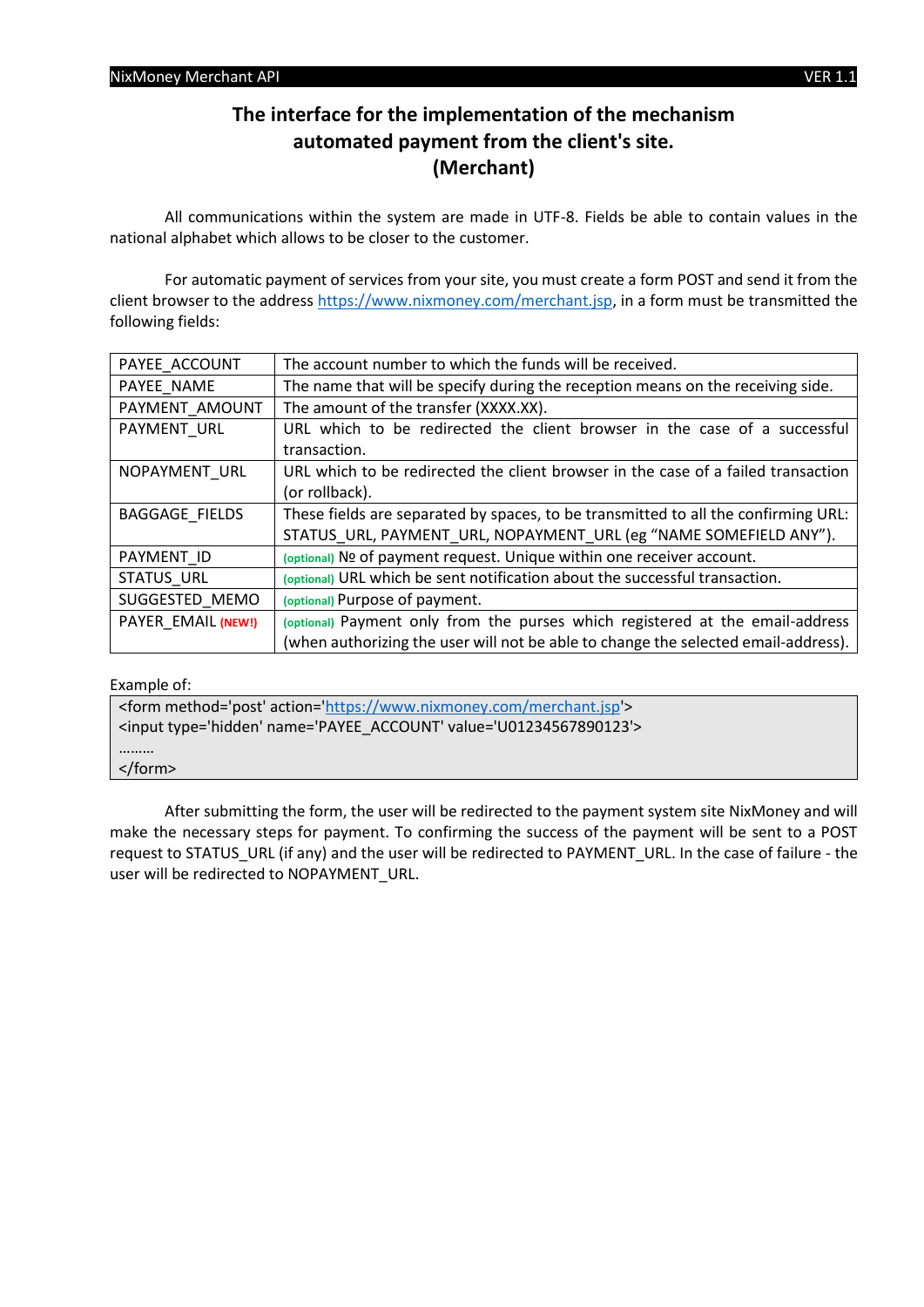#### **STATUS\_URL**

The following are the fields that will be transferred to STATUS\_URL to confirm the payment on the customer's server. This request comes directly from the NixMoney server, to the client server, which receiving payment.

| PAYEE ACCOUNT     | The account number to which the funds will be received.              |  |
|-------------------|----------------------------------------------------------------------|--|
| PAYMENT ID        | (optional) № of payment request. Unique within one receiver account. |  |
| PAYMENT AMOUNT    | The amount of the transfer (XXXX.XX).                                |  |
| PAYMENT UNITS     | Payment currency (USD or EUR).                                       |  |
| PAYMENT BATCH NUM | Payment number of NixMoney system.                                   |  |
| PAYER ACCOUNT     | The account number of the payer.                                     |  |
| TIMESTAMPGMT      | Time format UnixEpoch (number of seconds since January 1, 1970 GMT). |  |
| V2 HASH           | The hash signature to confirm a transaction.                         |  |

To calculate V2\_HASH need to get from the password of your purse checksum MD5 (it will now be listed as **PasswordMD5**) append a colon the values of the following fields and get their MD5, if MD5 matched, then the notification is actually received from the service NixMoney.

The following is the order of the concatenation of values by a colon obtained at STATUS\_URL, from which it is necessary to take the MD5 for validation confirm the transaction:

#### **PAYMENT\_ID:PAYEE\_ACCOUNT:PAYMENT\_AMOUNT:PAYMENT\_UNITS:PAYMENT\_ BATCH\_NUM:PAYER\_ACCOUNT:PasswordMD5:TIMESTAMPGMT**

**Be sure to check V2\_HASH!!!**